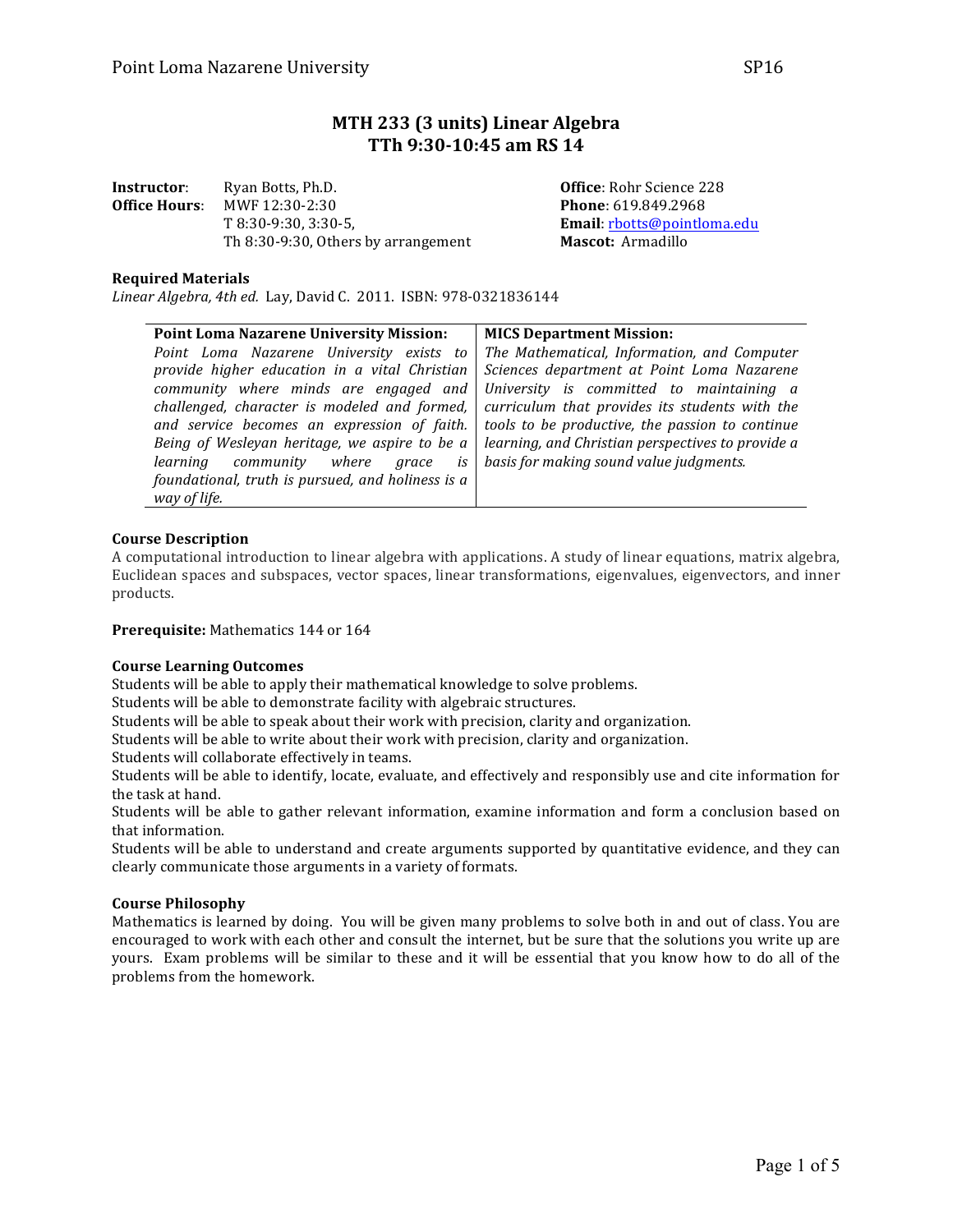# **Grading Policies**

| <b>Grading Distribution</b>    | Percent |
|--------------------------------|---------|
| Two Examinations at 20% each   | 40      |
| Final Exam                     | 30      |
| <b>Homework and Activities</b> | 25      |
| Literature Review              | 5       |
| Total                          | 100     |

## **Grading scale**

| Grading Scale in percentages $ A $ | В                                                                                                                                      |  |
|------------------------------------|----------------------------------------------------------------------------------------------------------------------------------------|--|
|                                    | $\vert$ (87.5, 90) $\vert$ (77.5, 80) $\vert$ (67.5, 70)                                                                               |  |
|                                    | $\big  \left[ 92.5, 100 \right] \big  \left[ 82.5, 87.5 \right] \big  \left[ 72.5, 77.5 \right] \big  \left[ 62.5, 67.5 \right] \big $ |  |
|                                    | $[90, 92.5]$ $[80, 82.5]$ $[70, 72.5]$ $[60, 62.5]$                                                                                    |  |

#### Grade components.

The grade components are homework (text exercises), tests, and the final examination.

- **Late work**. A written assignment or computer assignment is late if it is not received at the beginning of class on the due date. Late work need not be accepted. Work accepted late may be assessed a penalty. Make-up tests will only be given by arrangement with the instructor for reasons of documented emergency.
- Accuracy of solutions. Written assignments and examination questions and problems must be formulated carefully in terms of words and symbols used in the course. Credit is determined by the degree to which answers and solutions respond to the specific question or problem stated. Maximize your credit by learning the language and symbols of the course.
- Written Assignments. Collected assignments must be prepared in a style suitable for grading. The following guidelines are used to determine credit:
	- $\circ$  the organization must be easy to follow
	- $\circ$  the work must be legible
	- $\circ$  complete solutions must be written for problems (not just answers); answers must be clearly marked
	- $\circ$  use complete sentences to answer questions
- **Literature Reviews** You will be responsible for finding two journal article applying tools from linear algebra and then writing a brief summary to present to the class. Grading details and dates will be provided in class.
- **Examinations and the Final Examination**. Examinations and the Final Examination will include problems and questions over material assigned in the text, readings and handouts, as well as material presented in class.

No examination shall be missed without prior consent or a well documented emergency beyond your control. A score of zero will be assigned for an examination that is missed without prior consent or a well documented emergency beyond your control.

The examination schedule is included in the daily schedule. This instructor does not intend to accept excuses such as poor communication with parents, benefactors, surf team sponsors and/or travel agents.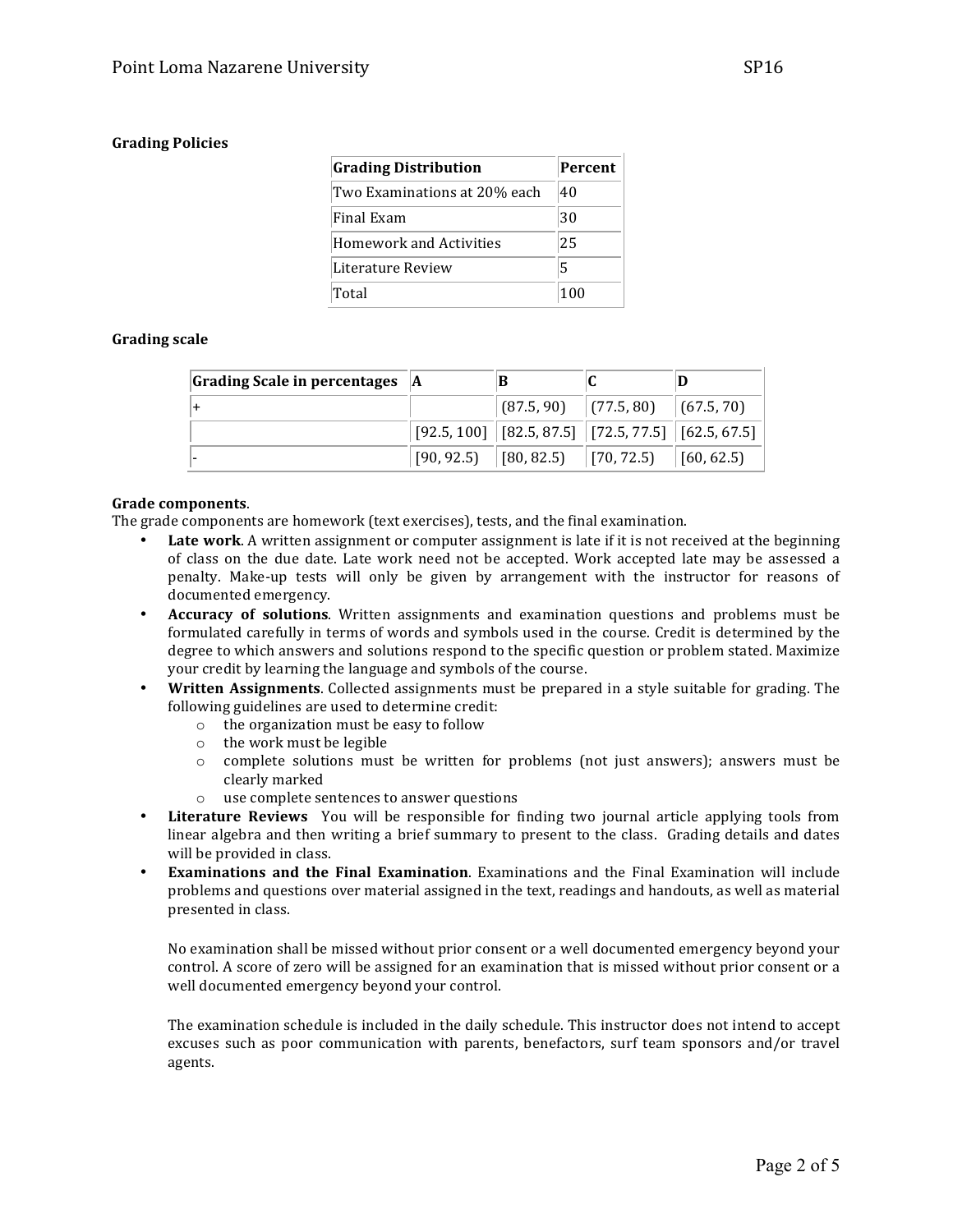## **Attendance:**

Attendance is expected at each class session. In the event of an absence you are responsible for the material covered in class and the assignments given that day.

Regular and punctual attendance at all classes in which a student is registered is considered essential to optimum academic achievement. Therefore, regular attendance and participation in each course are minimal requirements to be met. There are no allowed or excused absences except as approved in writing by the Provost for specific students participating in certain university-sanctioned activities. Excused absences still count toward the 10%-20% limits, but allow students to make up work, quizzes, or tests missed as a result of a university-sanctioned activity. Activities of a unique nature, such as labs or other activities identified clearly on the syllabus, cannot be made up except in rare instances when instructors have given advanced, written approval for doing so. Whenever the number of accumulated absences in a class, for any cause, exceeds ten (10) percent of the total number of class meetings, the faculty member should send an e-mail to the student and the Vice Provost for Academic Administration (VPAA) warning of attendance jeopardy. If more than twenty (20) percent of the total number of class meetings is reported as missed, the faculty member or VPAA may initiate the student's de-enrollment from the course without further advanced notice to the student. If the date of de-enrollment is past the last date to withdraw from a class, the student will be assigned a grade of W or WF consistent with university policy in the Grading section of the catalog. There are no refunds for courses where a de-enrollment was processed. For more details see the PLNU catalog: http://catalog.pointloma.edu/content.php?catoid=18&navoid=1278#Class\_Attendance

## **Class Enrollment:**

It is the student's responsibility to maintain his/her class schedule. Should the need arise to drop this course (personal emergencies, poor performance, etc.), the student has the responsibility to follow through (provided the drop date meets the stated calendar deadline established by the university), not the instructor. Simply ceasing to attend this course or failing to follow through to arrange for a change of registration  $(drop/add)$  may easily result in a grade of  $F$  on the official transcript.

## **Academic Accommodations:**

While all students are expected to meet the minimum academic standards for completion of their courses as established by the instructors, students with special needs may require academic accommodations. At Point Loma Nazarene University, students requesting academic accommodations must file documentation with the Disability Resource Center (DRC), located in the Bond Academic Center. Students can also reach the Disability Resource Center by phone at 619-849-2486 or by e-mail at DRC@pointloma.edu. Once the student files documentation, the Disability Resource Center contacts the student's instructors and provides written recommendations for reasonable and appropriate accommodations to meet the individual needs of the student. This policy assists the university in its commitment to full compliance with Section 504 of the Rehabilitation Act of 1973, the Americans with Disabilities (ADA) Act of 1990, and ADA Amendments Act of 2008, all of which prohibit discrimination against students with special needs and guarantees all qualified students equal access to the benefits of PLNU programs and activities. For more details see the PLNU catalog: http://catalog.pointloma.edu/content.php?catoid=18&navoid=1278#Academic\_Accommodations 

Students with learning disabilities who may need accommodations should discuss options with the instructor during the first two weeks of class.

## **Academic Honesty:**

The Point Loma Nazarene University community holds the highest standards of honesty and integrity in all aspects of university life. Any violation of the university's commitment is a serious affront to the very nature of Point Loma's mission and purpose. Violations of academic honesty include cheating, plagiarism, falsification, aiding academic dishonesty, and malicious interference. The details of PLNU's meaning of each of these words can be found in the PLNU catalog at: http://catalog.pointloma.edu/content.php?catoid=18&navoid=1278#Academic\_Honesty

A student remains responsible for the academic honesty of work submitted in PLNU courses and the consequences of academic dishonesty beyond receipt of the final grade in the class and beyond the awarding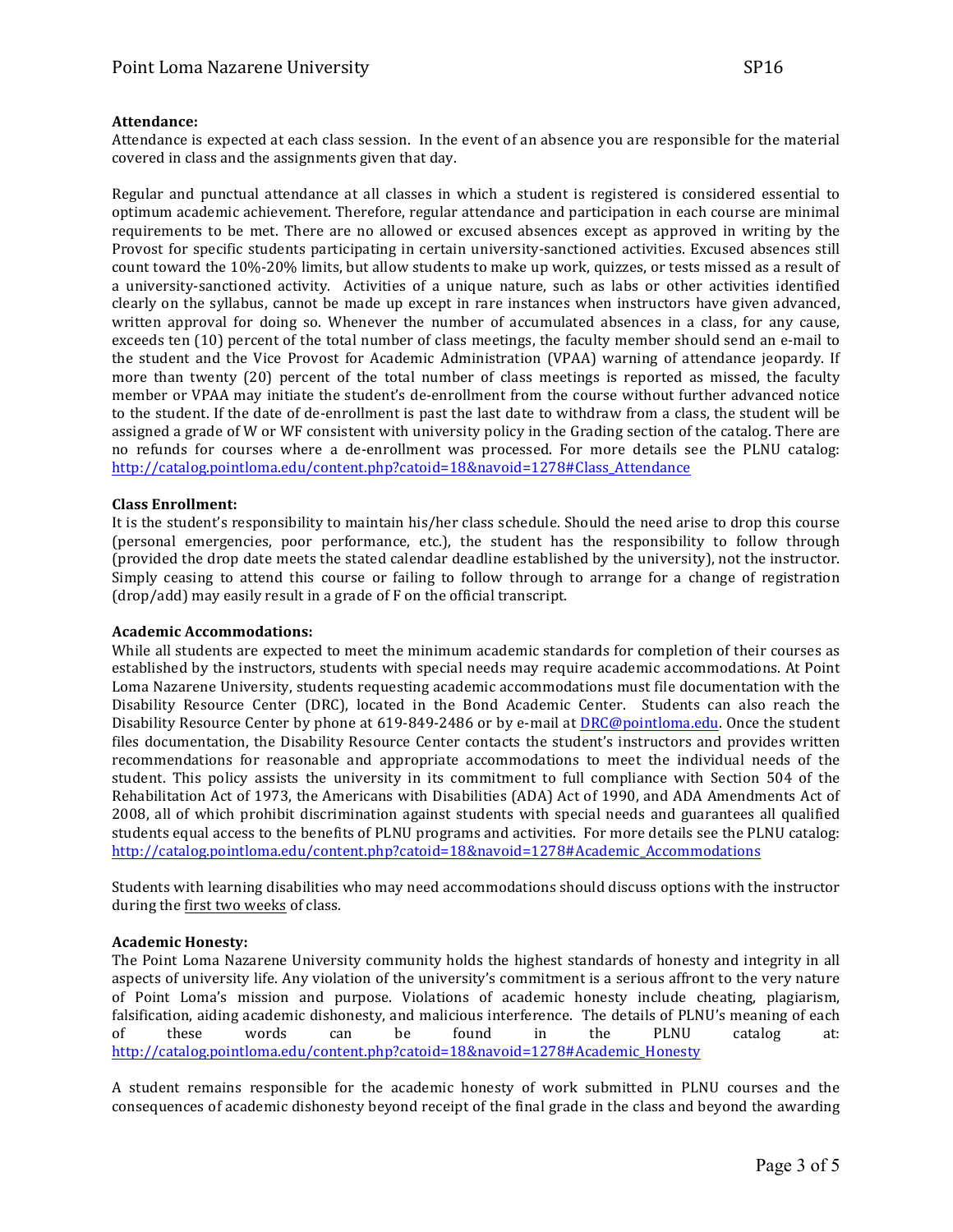of the diploma. Ignorance of these catalog policies will not be considered a valid excuse or defense. Students may not withdraw from a course as a response to a consequence.

A student who is caught cheating on any item of work will receive a zero on that item and may receive an "F" for the semester. See the PLNU Catalog for a further explanation of the PLNU procedures for academic dishonesty (http://catalog.pointloma.edu/content.php?catoid=18&navoid=1278#Academic\_Honesty).

## **Final Exam: Date and Time:**

The final exam date and time is set by the university at the beginning of the semester and may not be changed by the instructor. Only in the case that a student is required to take three exams during the same day of finals week is an instructor authorized to change the exam date and time for that particular student.

# **Copyright Protected Materials:**

Point Loma Nazarene University, as a non-profit educational institution, is entitled by law to use materials protected by the US Copyright Act for classroom education. Any use of those materials outside the class may violate the law.

# **Credit Hour:**

In the interest of providing sufficient time to accomplish the stated course learning outcomes, this class meets the PLNU credit hour policy for an 3 unit class delivered over 15 weeks. Specific details about how the class meets the credit hour requirements can be provided upon request.

# The Final Exam is 10:30-1:00 Tuesday May 3, 2016 and it is a Comprehensive Examination.